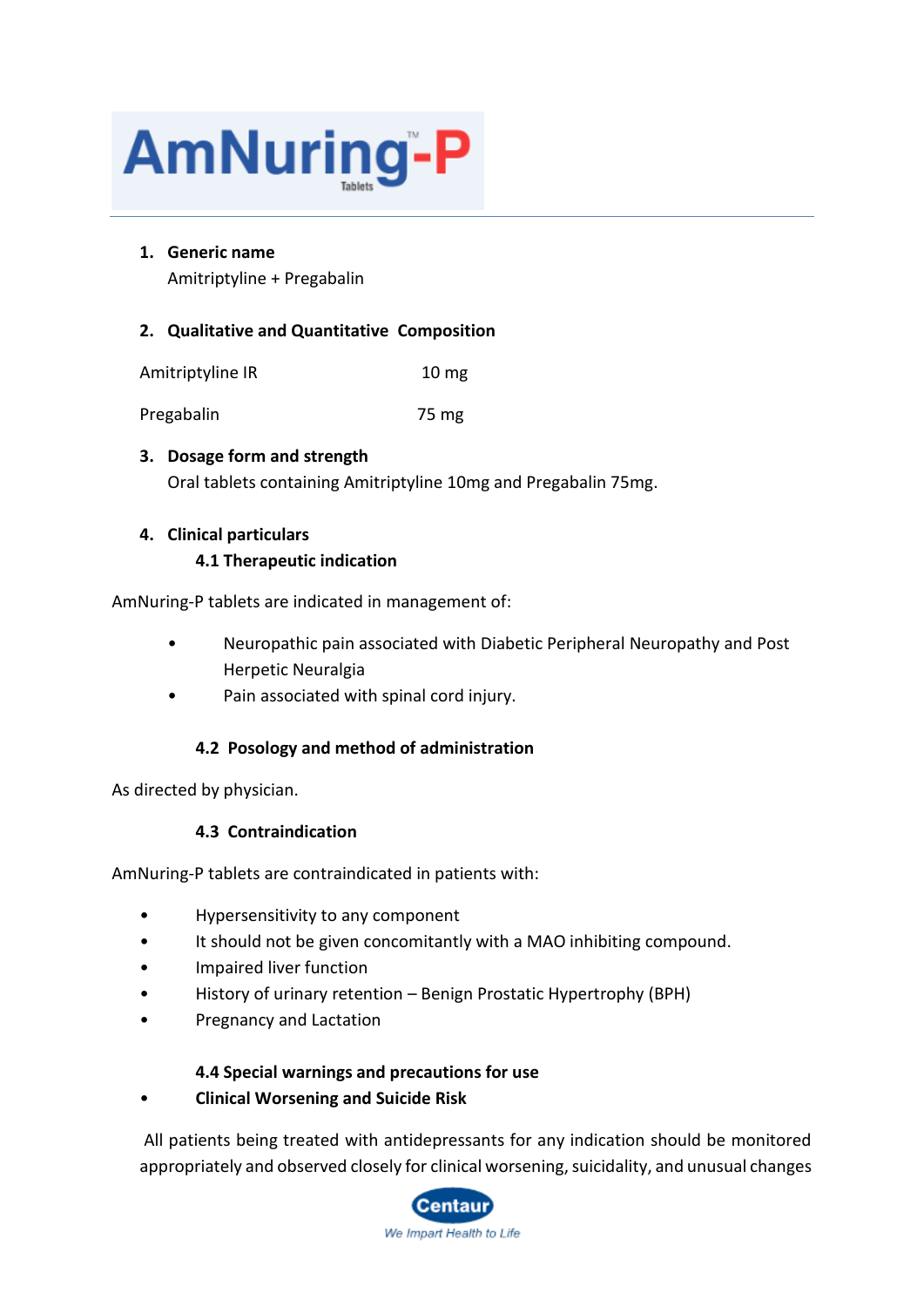in behavior, especially during the initial few months of a course of drug therapy, or at times of dose changes, either increases or decreases.

- Amitriptyline should be used with caution in patients with a history of seizures, impaired liver function, a history of hepatic damage or blood dyscrasias and, because of its atropine-like action, in patients with a history of urinary retention, or with narrow-angle glaucoma or increased intraocular pressure.
- In patients with narrow-angle glaucoma, even average doses may precipitate an attack.
- There has been a report of fatal dysrhythmia occurring as late as 56 hours after amitriptyline overdose. Patients with cardiovascular disorders should be watched closely.
- Tricyclic antidepressant drugs, including amitriptyline, particularly when given in high doses, have been reported to produce arrhythmias, sinus tachycardia, and prolongation of the conduction time. A few instances of unexpected deaths have been reported in patients with cardiovascular disorders. Myocardial infarction and stroke have also been reported with drugs of this class. Therefore, these drugs should be used with caution in patients with a history of cardiovascular disease, such as myocardial infarction and congestive heart failure.
- Close supervision is required when amitriptyline is given to hyperthyroid patients or that receiving thyroid medication.
- The potency of amitriptyline is such that addition of other antidepressant drugs generally does not result in any additional therapeutic benefit. Untoward reactions have been reported after the combined use of antidepressant agents having varying modes of activity. Accordingly, combined use of amitriptyline and other antidepressant drugs should be undertaken only with due recognition of the possibility of potentiation and with a thorough knowledge of the pharmacology of both drugs.
- There have been no reports of untoward events when patients receiving amitriptyline were changed immediately to protriptyline or vice versa. Discontinue the drug several days before elective surgery if possible.
- Patients with rare hereditary problems of galactose intolerance, the Lapp lactase deficiency or glucose-galactose malabsorption should not take this medicine.
- In accordance with current clinical practice, some diabetic patients who gain weight on treatment may need to adjust hypoglycaemic medications.
- AmNuring-P should be discontinued immediately if symptoms of angioedema, such as facial, perioral, or upper airway swelling occur.
- AmNuring-P may cause dizziness and somnolence, loss of consciousness, confusion, and mental impairment.

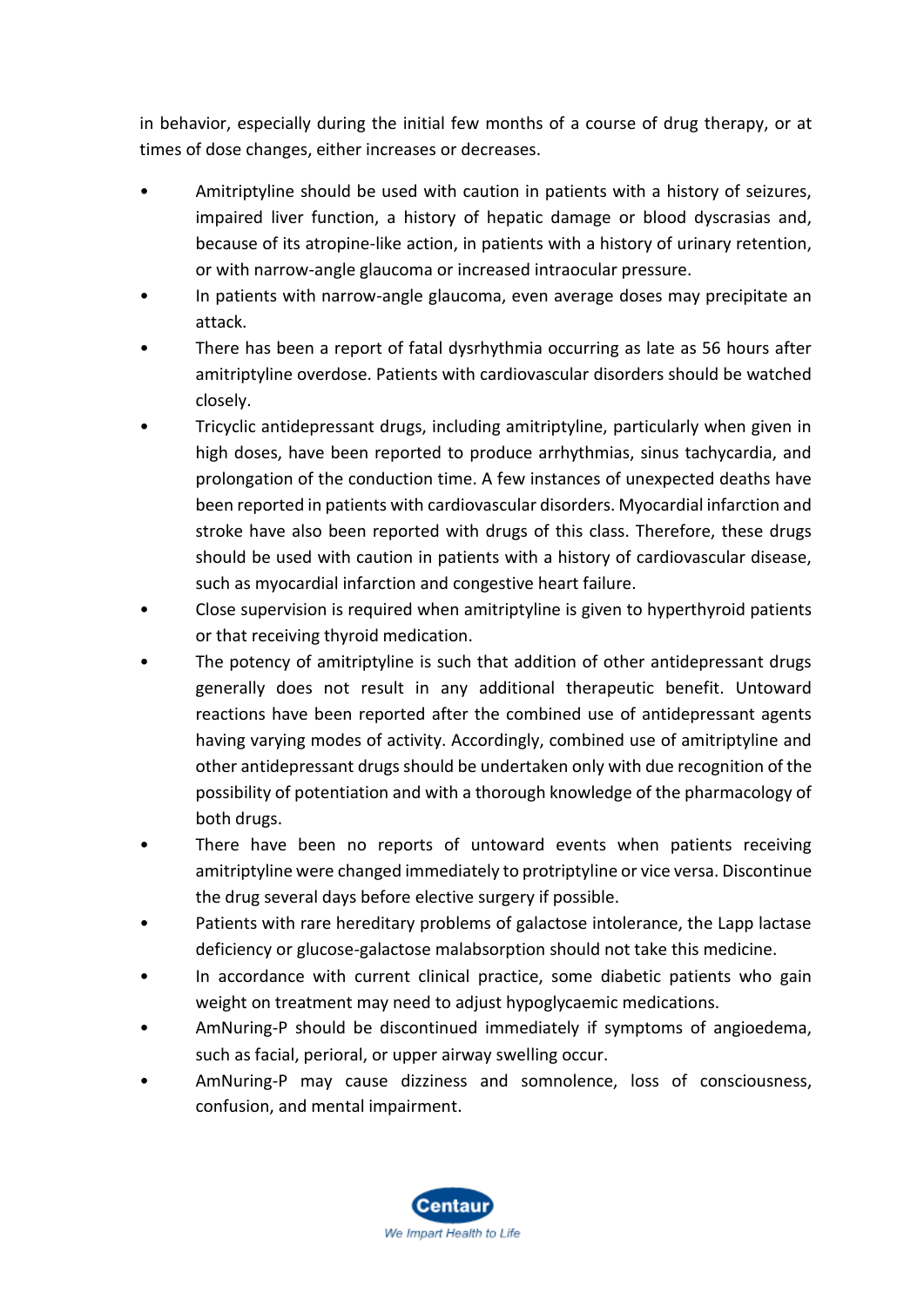• The increased risk of suicidal thoughts or behaviour with AEDs (Antiepileptic drugs ) was observed as early as one week after starting drug treatment with AEDs and persisted for the duration of treatment assessed

# **4.5 Drug interactions**

- Amitriptyline may block the antihypertensive action of guanethidine or similarly acting compounds.
- When amitriptyline is given with anticholinergic agents or sympathomimetic drugs, including epinephrine combined with local anaesthetics, close supervision and careful adjustment of dosage are required.
- Since amitriptyline, in combination with anticholinergic type drugs, may give rise to paralytic ileus, particularly in elderly or hospitalized patients, appropriate measures should be taken if constipation occurs in these patients.
- Cimetidine is reported to reduce hepatic metabolism of certain tricyclic antidepressants.
- Caution is advised if patients receive large doses of ethchlorvynol concurrently. Transient delirium has been reported in patients who were treated with 1 g of ethchlorvynol and 75 to150 mg of amitriptyline.
- Amitriptyline may enhance the response to alcohol and the effects of barbiturates and other CNS depressants. Delirium has been reported with concurrent administration of amitriptyline and disulfiram.
- Hyperpyrexia has been reported when tricyclic antidepressants are administered with anticholinergic agents or with neuroleptic drugs, particularly during hot weather.
- Decreased GI tract absorption with neomycin, aminosalicylic acid, H2-blockers and colchicine.

## **4.6 Use in special population**

- Paediatric: Behavioural changes have been observed in children receiving tricyclics for the treatment of enuresis.
- Geriatric: Elderly patients are particularly liable to experience adverse reactions: especially agitation, confusion and postural hypotension. In general, lower doses are recommended for elderly patients who should be increased slowly if required. The required dosage may be administered either as divided doses or as a single dose preferably in the evenings or at bedtime
- Liver impairment: Contraindicated in patients with liver impairment.
- Renal failure: Use with caution.
- Pregnancy and lactation: Do not use during pregnancy, especially during the first and last trimesters, unless there are compelling reasons. There is no, or inadequate evidence of safety of the drug in human pregnancy; although it has been in wide use for many years without apparent ill-consequence. There is

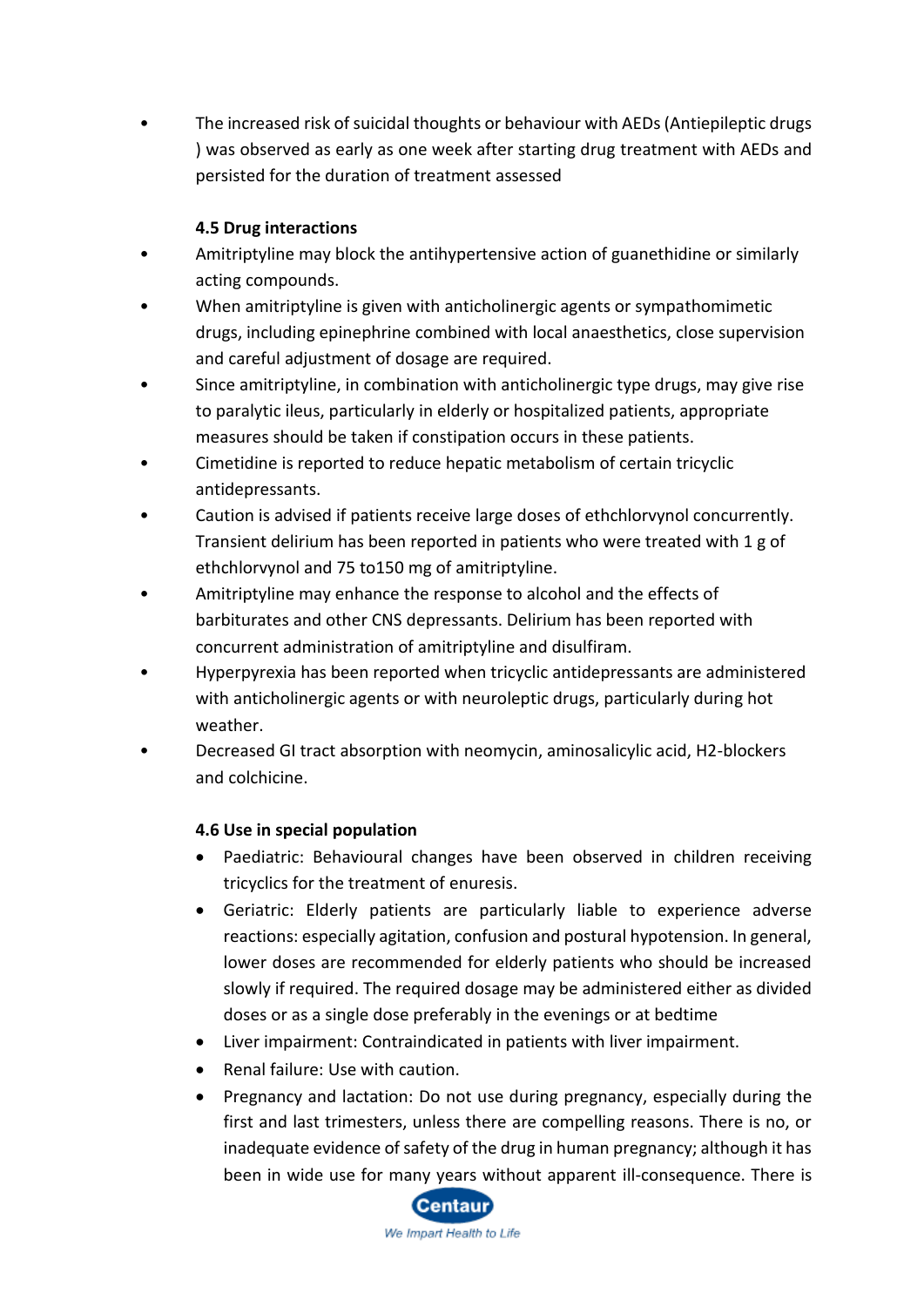evidence of harmful effects in pregnancy in animals, when given in exceptionally high doses. Amitriptyline and Pregabalin both are detectable in breast milk. Because of the potential serious adverse reactions in infants from amitriptyline, a decision should be made whether to discontinue breastfeeding or discontinue the drug.

#### **4.7 Effects on ability to drive and use machine**

Patients should be cautioned against engaging in activities requiring complete mental alertness, and motor coordination such as operating machinery until their response to AmNuring-P tablet is known.

#### **4.8 Undesirable effects**

The adverse effects are : Anaemia, Thrombocytopenia, Tachycardia, Cardiac arrest, Hypoacusis, Tinnitus, Vertigo, Vision blurred, Vision impairment, Dry mouth, Constipation, Nausea, Vomiting, Hepatic function abnormal, Hepatitis, Drug hypersensitivity, Toxicity to various agent, Weight increased, Heart rate increased, Decreased appetite, Dizziness, Somnolence, Headache, Premature baby, Product substation issue, Completed suicide, Urinary retention, Dysuria, Respiratory arrest, Dyspnoea, Rash, Pruritis, Vascular disorder, Palpitation, Chest pain, Myocardial infraction, Anaphylactic disorder, Endocrine disorder, Malaise, Feeling abnormal, Fatigue, Gait disturbance, Withdrawal syndrome, Condition aggravated, Oedema peripheral, Asthenia, Swelling, Drug intolerance, Liver disorder, Weight decreased, Pain in extremity, Arthralgia, Back pain, Muscle spasms, Myalgia, Neoplasm malignant, Insomnia, Confusional state, Anxiety, Depression, Erectile dysfunction.

#### **4.9 Overdose**

High doses of amitriptyline may cause temporary confusion, disturbed concentration, or transient visual hallucinations. Overdosage may cause hypothermia; drowsiness; tachycardia and other arrhythmic abnormalities such as bundle branch block; congestive heart failure; ECG evidence of impaired conduction; dilated pupils; disorders of ocular motility, convulsions; severe hypotension; stupor, coma and polyadiculoneuropathy; constipation. Other symptoms which may occur include agitation, muscle rigidity, hyperactive reflexes, hyperpyrexia, vomiting or any of the effects listed in the section on undesirable effects above. All persons suspected of having taken an overdosage should be admitted to hospital as soon as possible. Treatment is symptomatic and supportive. The stomach should be emptied as quickly as possible by emesis, followed by gastric lavage once in hospital. Following gastric lavage, oral administration of activated charcoal during the first 24 - 48 hours at a dosage of 20 - 30 g every four to six hours has been shown to reduce the delayed toxic effects due to enterohepatic circulation and slow absorption. An ECG should be taken and the cardiac function should be monitored closely if there is any sign of abnormality. An open airway and

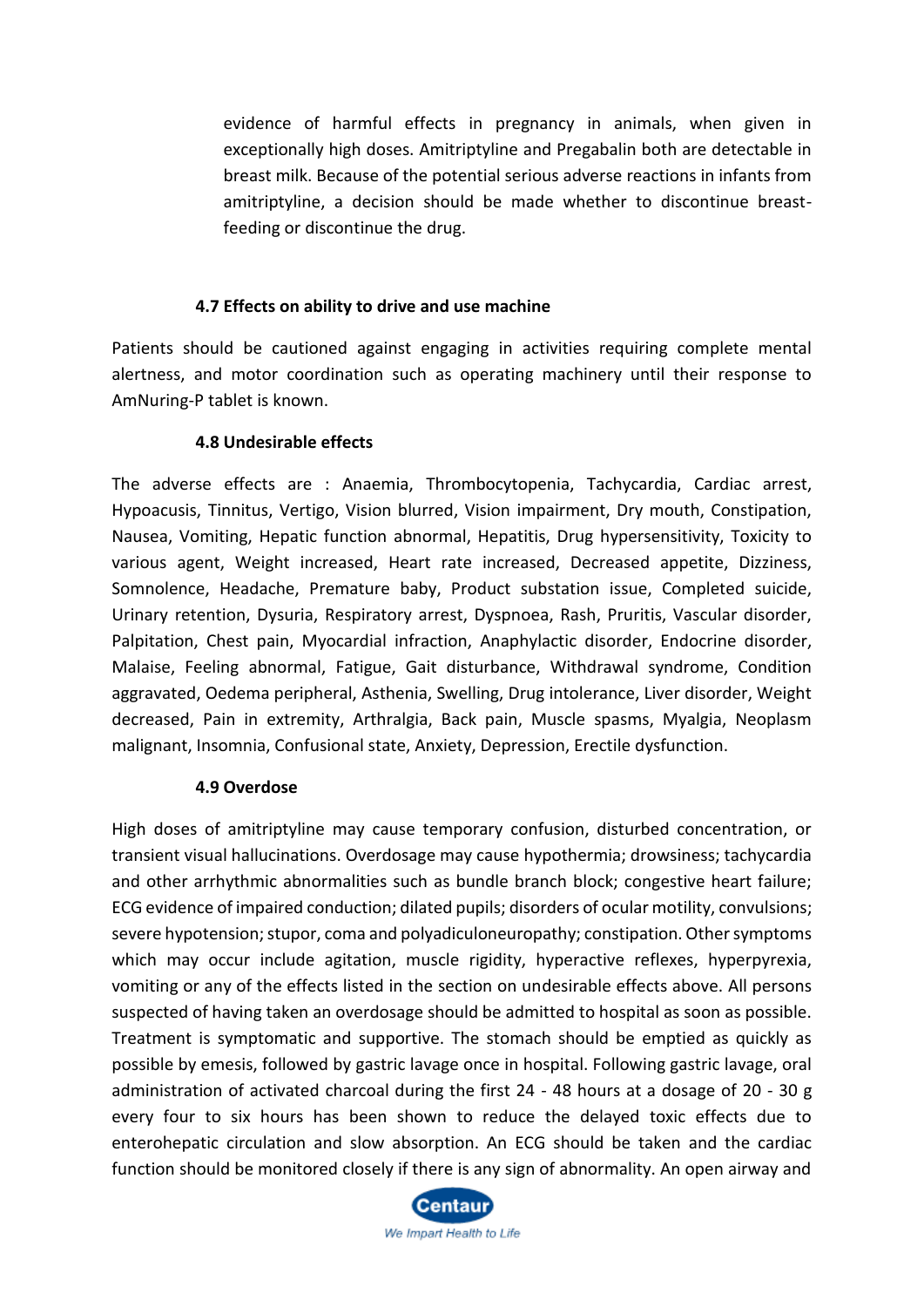an adequate fluid intake should be maintained; body temperature should be regulated. Physostigmine salicylate, 1-3 mg, given intravenously has been reported to reverse the symptoms of tricyclic antidepressant poisoning. Because of the rapid metabolism of physostigmine, the dosage of physostigmine should be repeated as required, particularly if lifethreatening signs such as convulsions, arrhythmias and deep coma recur or persist after the initial dose of physostigmine. Because physostigmine may itself be toxic, it is not recommended for routine use. Standard measures should be employed to manage circulatory shock and metabolic acidosis. Cardiac arrhythmias may be treated with neostigmine, pyridostigmine or propranolol. If cardiac failure occurs, use of digitalis should be considered. It is advisable to closely monitor cardiac function for at least five days. If convulsions occur, they should be treated with paraldehyde, diazepam or an inhalation anaesthetic. Barbiturates should not be used because amitriptyline increases their CNSdepressant action. Dialysis is of no value in amitriptyline overdosage because of the low plasma concentrations of amitriptyline. Since overdosage is often deliberate, patients may attempt suicide by other means during the recovery phase. Deaths by deliberate or accidental overdosage have occurred with tricyclic antidepressants.

Pregabalin In overdoses up to 15 g, no unexpected adverse effects were reported. If taken in overdose included affective disorder, somnolence, confusional state, depression, agitation and restlessness.

# **5. Pharmacological properties 5.1 Mechanism of action**

Antidepressant effect of Amitriptyline is due to inhibition of reuptake of Serotonin and Norepinephrine by neuronal membranes. Earlier it was believed that the same was responsible for its analgesic action. But now it has been demonstrated due to: – Sodium channel blockade similar to local anaesthetic. – Blockade of Serotonin Receptors - 5-HT2A, 5- HT2C, 5-HT3, 5-HT6 & 5-HT7 – Inhibition of Nicotinic Acetylcholine Receptors.

Pregabalin binds presynaptically to the alpha2-delta subunit of the voltage-gated calcium channels in central nervous system tissues located in the brain and spinal cord. The mechanism of action has not been fully elucidated but studies suggest that pregabalin produces a disruption of calcium channel trafficking or a reduction of calcium currents. The inhibition of subunits of voltage-gated calcium channels reduces calcium release which in turn inhibits the release of several neurotransmitters. Studies also suggest that the descending noradrenergic and serotonergic pathways originating from the brainstem may be involved with the mechanism of Pregabalin. Interestingly, although Pregabalin is a structural derivative of inhibitory neurotransmitter gamma-aminobutyric acid (GABA), it does not bind directly to GABA or benzodiazepine receptors

## **5.2 Pharmacodynamic properties**

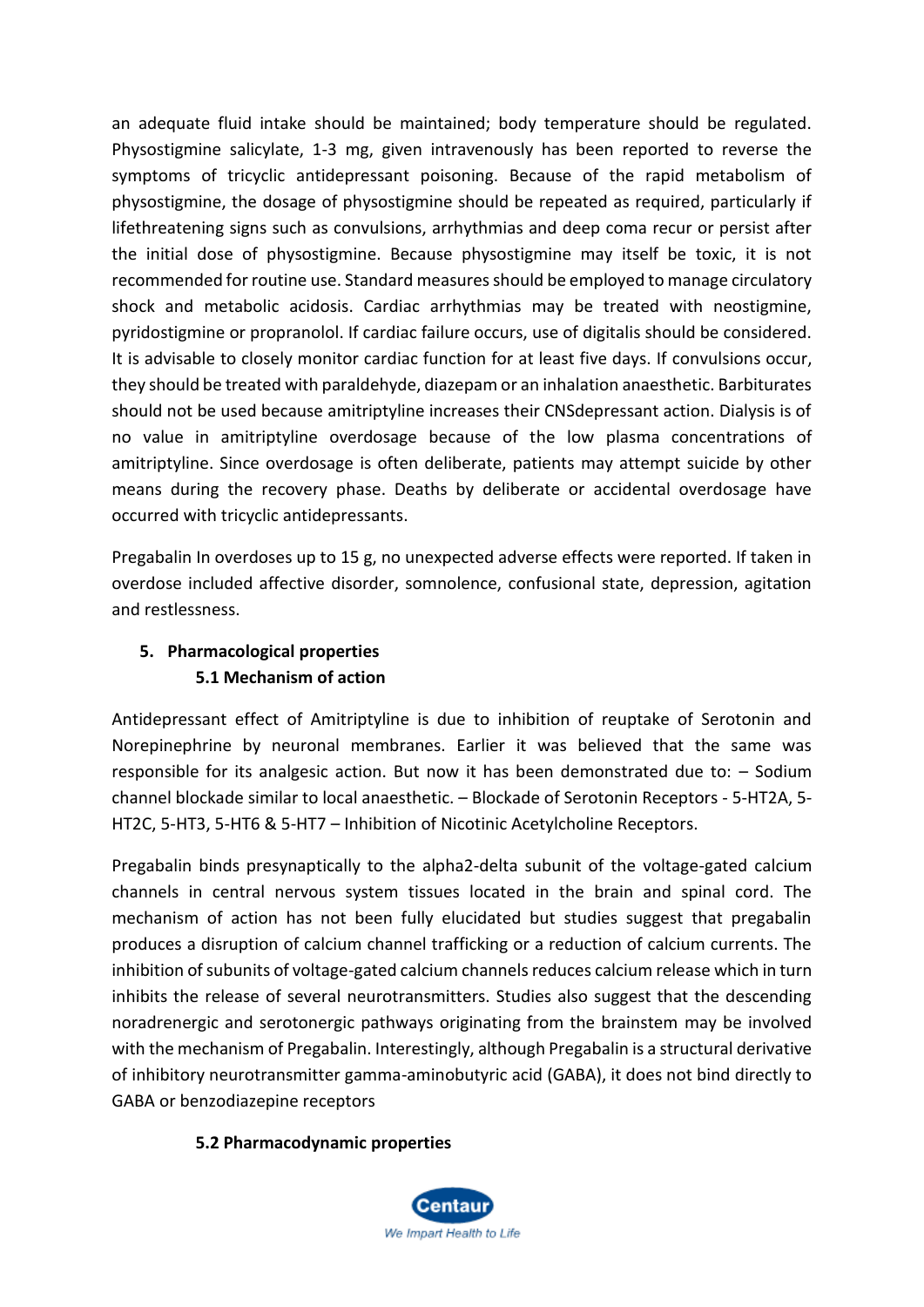Amitriptyline, a tertiary amine tricyclic antidepressant, is structurally related to both the skeletal muscle relaxant cyclobenzaprine and the thioxanthene antipsychotics such as thiothixene. It is extremely sedating, and thus improvement of sleep patterns can be the first benefit of treatment. Amitriptyline exhibits strong anticholinergic activity, cardiovascular effects including orthostatic hypotension, changes in heart rhythm and conduction, and a lowering of the seizure threshold. As with other antidepressants, several weeks of therapy may be required in order to realize the full clinical benefit of amitriptyline. Although not a labelled indication, amitriptyline is widely used in the management of chronic nonmalignant pain (e.g., post-herpetic neuralgia, fibromyalgia).

Pregabalin is a structural analogue of the inhibitory neurotransmitter gamma-aminobutyric acid (GABA). It has been reported that its action presents the function of modulating the release of many excitatory neurotransmitters such as glutamate, norepinephrine, substance-P and calcitonin gene related peptide. This modulation can cause an inhibitory modulation of overexcited neurons allowing them to get back to a normal state, including the decrease on the hyper excitability caused by tissue damage. The neurotransmitter modulation allows Pregabalin to present antiallodynic, anxiolytic and anticonvulsant activity

## **5.3 Pharmacokinetic properties**

Amitriptyline is readily absorbed from the gastrointestinal tract, peak plasma concentrations occurring within about 6 hours after oral doses. Amitriptyline undergoes extensive first-pass metabolism and is demethylated in the liver by the cytochrome P450 isoenzymes CYP3A4, CYP2C9, and CYP2D6 to its primary active metabolite, nortriptyline. Other paths of metabolism of amitriptyline include hydroxylation (possibly to active metabolites) by CYP2D6 and N-oxidation; nortriptyline follows similar paths. Amitriptyline is excreted in the urine, mainly in the form of its metabolites, either free or in conjugated form. Amitriptyline and nortriptyline are widely distributed throughout the body and are extensively bound to plasma and tissue protein. Amitriptyline has been estimated to have an elimination half-life ranging from about 9 to 25 hours, which may be considerably extended in overdosage. Plasma concentrations of amitriptyline and nortriptyline vary very widely between individuals and no simple correlation with therapeutic response has been established. Amitriptyline and nortriptyline cross the placenta and are distributed into breast milk.

Pregabalin is rapidly absorbed after oral doses and peak plasma concentrations are achieved within 1.5 hours. Oral bioavailability is about 90%. The rate but not the extent of absorption is reduced if given with food but this is not clinically significant. Steady state is achieved after 1 to 2 days. Pregabalin is not bound to plasma proteins and undergoes negligible metabolism. About 98% of a dose is excreted in the urine as unchanged drug. The mean elimination halflife is 6.3 hours. Pregabalin is removed by haemodialysis. Distribution into milk has been found in studies in rats.

## **6. Nonclinical properties**

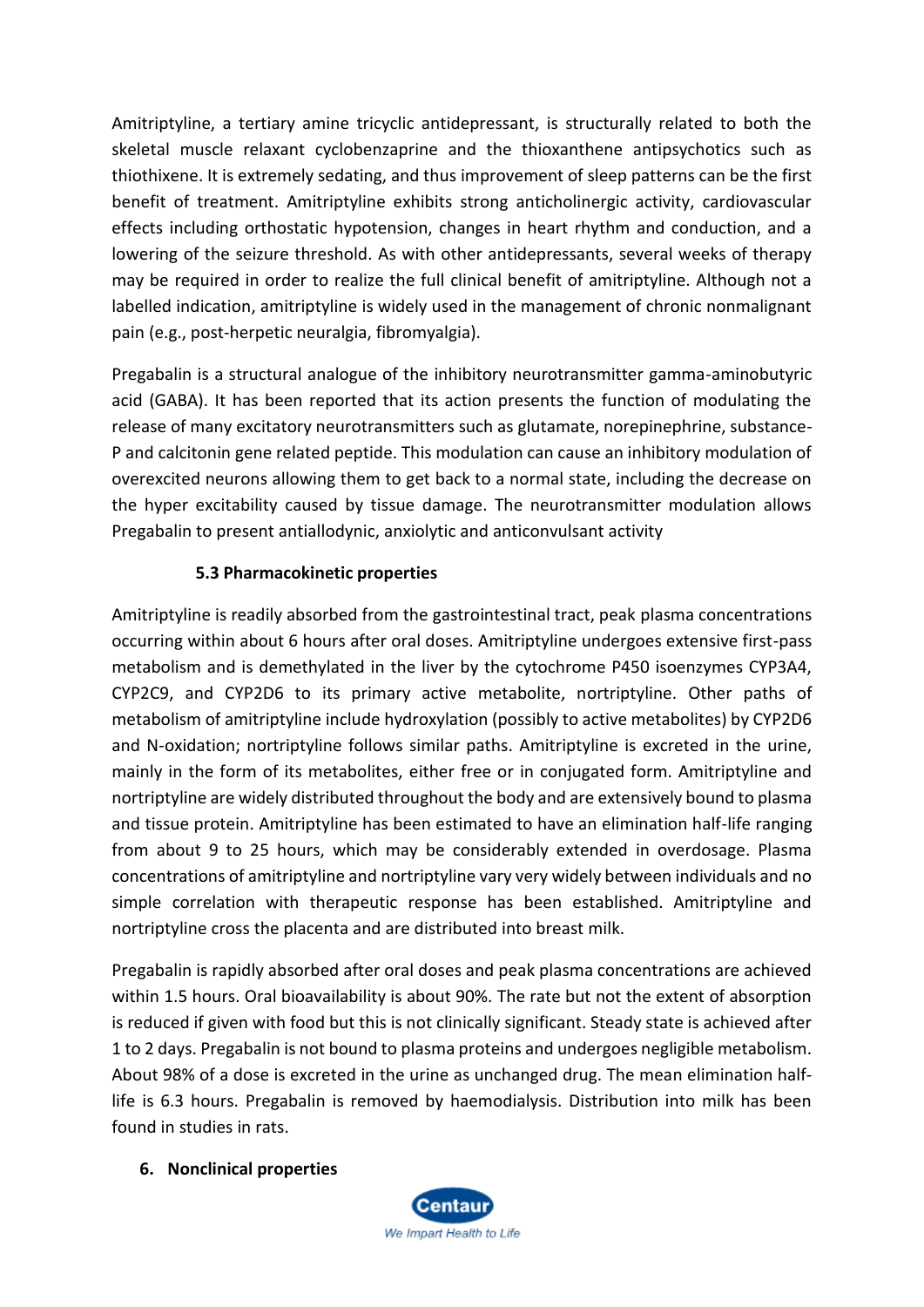#### **6.1 Animal Toxicology or Pharmacology**

Not required.

#### **7. Description**

**Amitriptyline:** Amitriptyline is a derivative of dibenzocycloheptadiene and a tricyclic antidepressant. Amitriptyline inhibits the re-uptake of norepinephrine and serotonin by the presynaptic neuronal membrane in the central nervous system (CNS), thereby increasing the synaptic concentration of norepinephrine and serotonin. Due to constant stimulation to these receptors, amitriptyline may produce a downregulation of adrenergic and serotonin receptors, which may contribute to the antidepressant activity.



**Pregabaline:** Pregabalin is a 3-isobutyl derivative of gamma-amino butyric acid (GABA) with anti-convulsant, anti-epileptic, anxiolytic, and analgesic activities. Although the exact mechanism of action is unknown, pregabalin selectively binds to alpha2delta (A2D) subunits of presynaptic voltage-dependent calcium channels (VDCCs) located in the central nervous system (CNS). Binding of pregabalin to VDCC A2D subunits prevents calcium influx and the subsequent calcium-dependent release of various neurotransmitters, including glutamate, norepinephrine, serotonin, dopamine, and substance P, from the presynaptic nerve terminals of hyperexcited neurons; synaptic transmission is inhibited and neuronal excitability is diminished. Pregabalin does not bind directly to GABA-A or GABA-B receptors and does not alter GABA uptake or degradation.



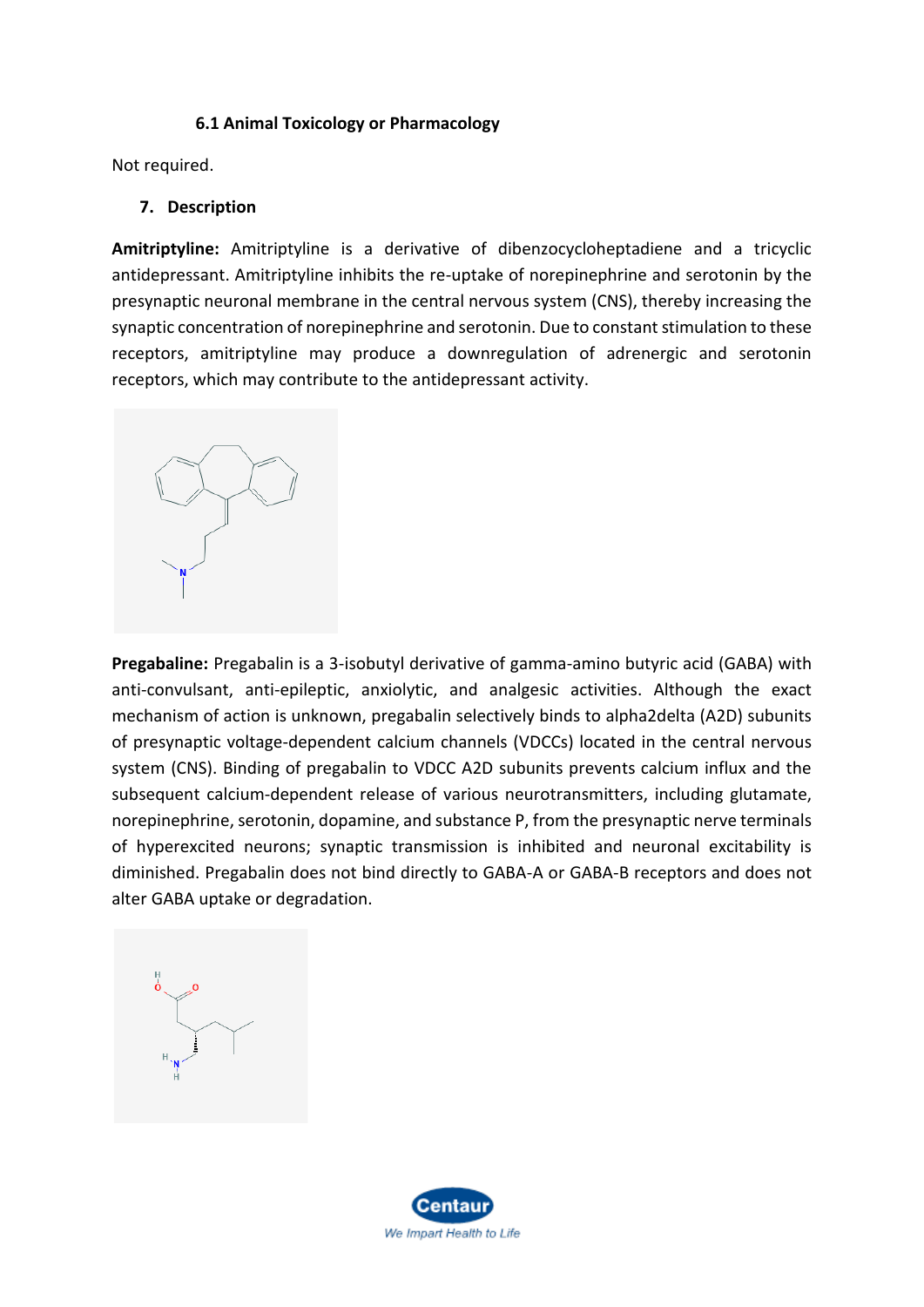## **8. Pharmaceutical particulars 8.1 Incompatibilities**

None.

## **8.2 Shelf-life**

4 Years from the date of manufacture

## **8.3 Packaging information**

AmNuring P is available as pack of 10 tablets.

## **8.4 Storage and handling instructions**

Store below  $25^{\circ}$ C and in dry place. Protect from light. Keep away from children.

# **9. Patient Counselling Information**

**9.1 Adverse Reactions**

Refer part 4.8

**9.2 Drug Interactions**

Refer part 4.5

**9.3 Dosage**

#### Refer part 4.2

**9.4 Storage**

Refer part 8.4

**9.5 Risk Factors**

Refer part 4.4

## **9.6 Self-monitoring information**

#### NA

# **9.7 Information on when to contact a health care provider or seek emergency help**

Patients are advised to be alert for the emergence or worsening of the adverse reactions and contact the prescribing physician.